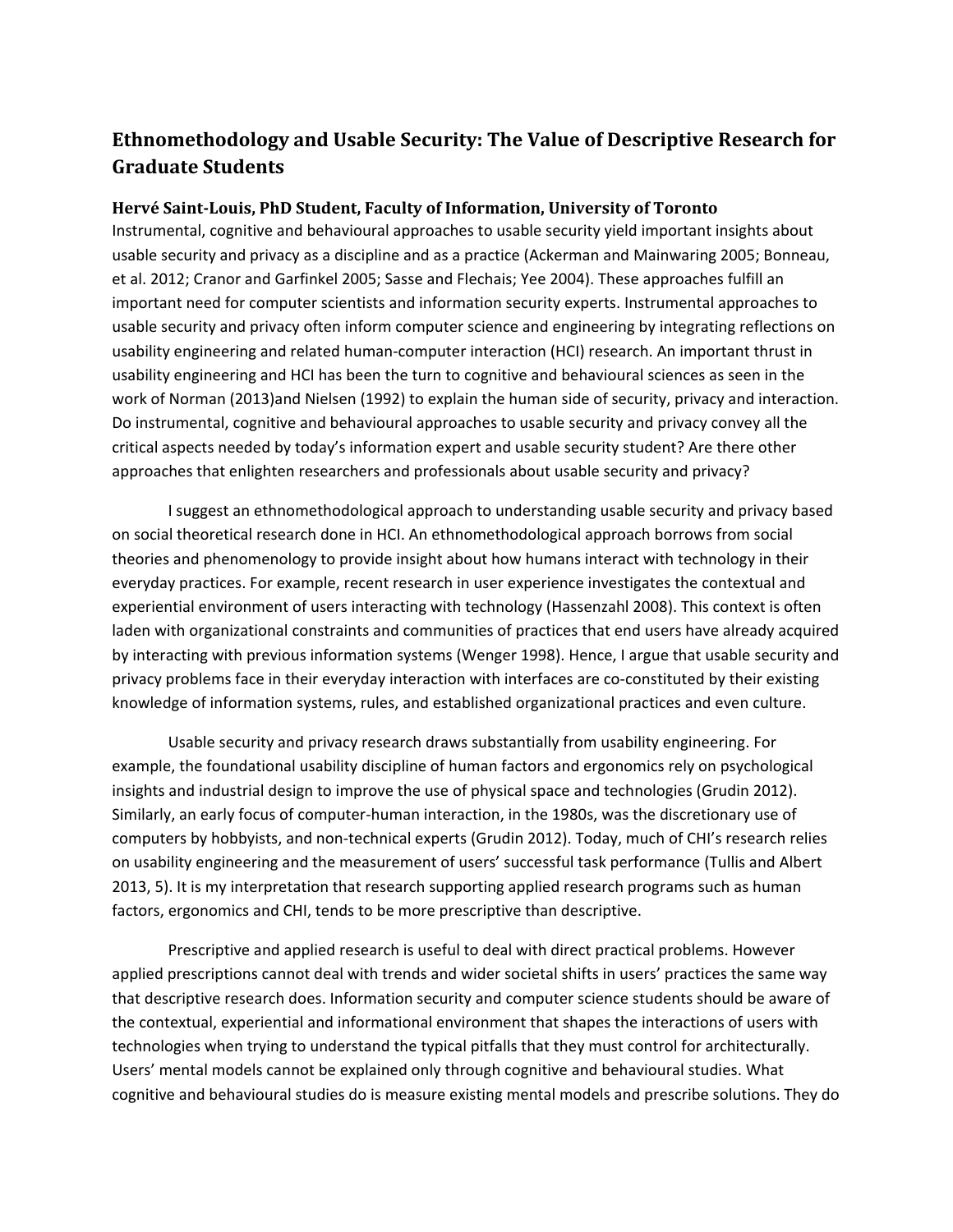not explain the origins of mental models and how they change. Usable security and privacy research cannot focus on existing mental models and prescription only. It must also anticipate where users' practices will change.

Descriptive research HCI by Lucy Suchman and Paul Dourish is often theoretical and based on ethnography, anthropology, phenomenology and sociology theories. Suchman (2007) explores the reconfiguration created by the relationship between the human and the machine. The human does not stand apart from his experience and the context of his interaction with a system. The system and the human create a new assemblage. Dourish (2001) explores the changing modes of interaction between humans and computer from physical to visual and back to physical space in through ubiquitous computing. There are important insights gained about security and privacy through the work of Suchman and Dourish. The negotiation of security and privacy occurs through physical space occupied by networked appliances and multimodal ubiquitous computing. Security and privacy are affected by different sensory inputs such as sounds, touch, and gestures that mobile phones, drones, and computers respond to.

Responding to ethnomethodological research from researchers such as Suchman and Paul Dourish, HCI scholars like Marc Hassenzahl (2006) have borrowed from social theory and phenomenology to help redefine user experience as an interpretive field. The adoption of the term UX has also happened in industry although there, professionals often use the term as a synonym for usability (Hassenzahl 2008, 11). Hassenzahl(2006) lists three elements that distinguish UX research from usability. They are the exploration of users beyond the instrumental and the behavioural; the study of emotions and affect; and the preponderance of the experiential dimension of the interaction for the user (Hassenzahl and Tractinsky 2006). To this list, borrowing from Dourish, I add context to better reflect the phenomenological interpretation of the user interaction with technology. A phenomenological interpretation of the user allows the exploration of the user's satisfaction with his interaction with technology without trying to measure cognition. It also considers the environment, the place and time used where the user interacts with a technology.

An ethnomethodological approach to usable security and privacy introduce students and professionals to a series of questions beyond the direct instrumental problems faced by users. It allows the student and the professional to step back and offers an opportunity to integrate a wider set of questions and solutions to the architecture of secured and confidential information systems. While there is minimal literature integrating ethnomethodological approaches to usable security and privacy is (Dourish, Grinter, et al. 2004) research using descriptive approaches should be integrated within graduate students' existing prescriptive curricula.

## **Works Cited**

Ackerman, Mark S., and Scott D. Mainwaring. "Privacy Issues and Human-Computer Interaction." In *Security and Usability: Designing Secure Systems that People Can Use*, edited by Lorrie Faith Cranor and Simson Garfinkel, 381-399. Sebastapol: O'Reilly, 2005.